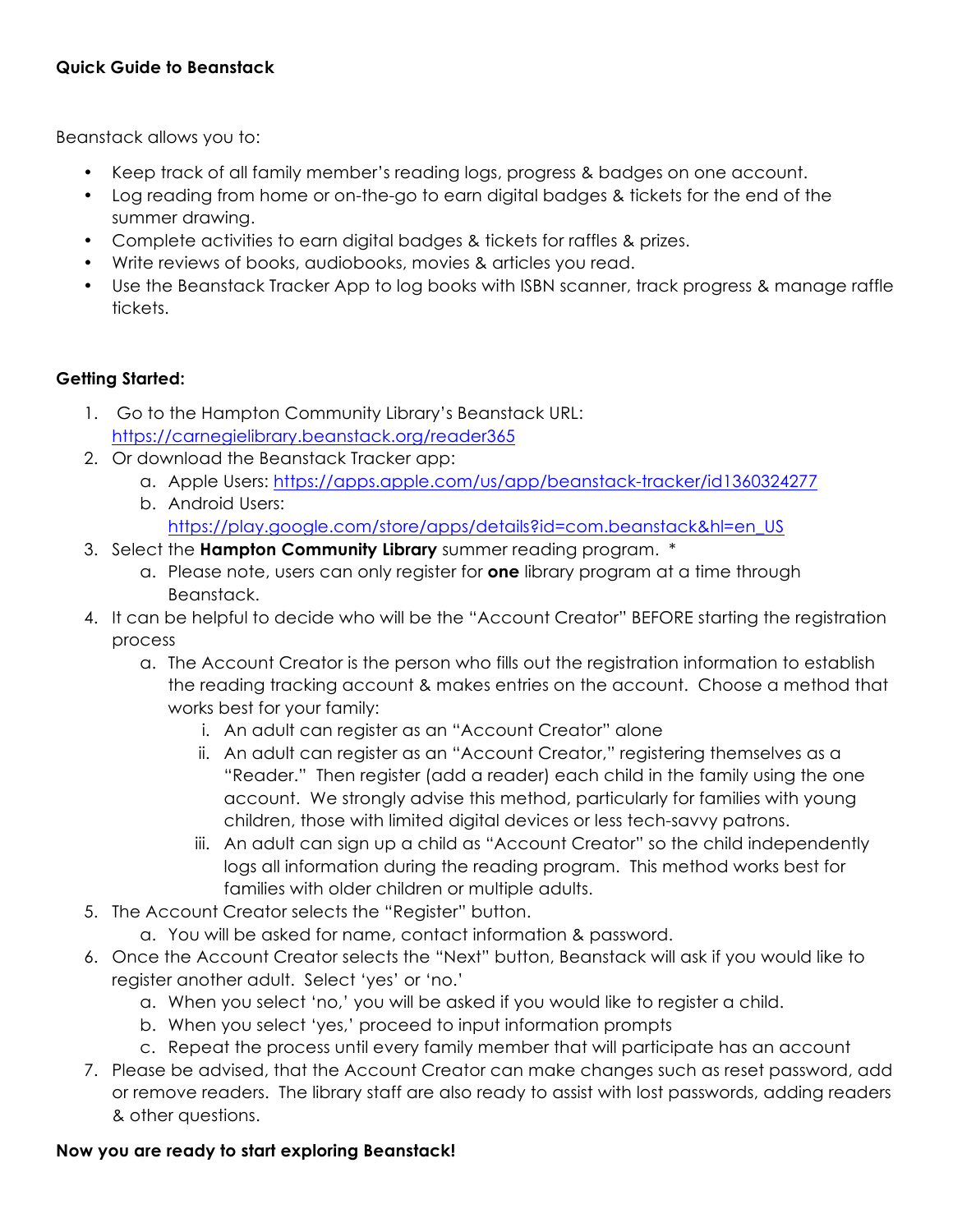One the Account Creator has set up each Reader Profile, Beanstack will display the landing page. The top of the screen will look like this:

| C<br>$\leftarrow$<br>e carnegielibrary.beanstack.org/profiles/5548045/programs/37433<br>$\rightarrow$ | $\mathbb{R}$<br>$\circ$<br>☆                                                                                                 |
|-------------------------------------------------------------------------------------------------------|------------------------------------------------------------------------------------------------------------------------------|
| <b>Log Reading and Activities</b><br>Add a Review -<br>Carnegie<br>Library of<br>Pittsburgh           | 拳<br>638 books read in our community                                                                                         |
| <b>HL</b><br><b>Hampton Com</b><br>EDIT READER                                                        | <b>CHALLENGES</b><br><b>REVIEWS</b><br><b>ALL BADGES</b><br><b>READING LOG</b><br><b>WISH LIST</b><br><b>RECOMMENDATIONS</b> |
|                                                                                                       |                                                                                                                              |
| <b>Challenge Badges</b><br><b>Logging Badges</b><br><b>Activity Badges</b><br><b>Overview</b>         | <b>Earned Badges</b><br><b>Ticket Drawings</b><br><b>Challenge Log</b><br>Rewards                                            |
|                                                                                                       |                                                                                                                              |

**Log Reading & Activities** is used to log books that have been read.

- Click the blue button 'Log Reading and Activities"
- Select the Reader profile
- Select logging method. Books can be tracked by: books (title), days, minutes or pages.
- Follow the prompts to input information.
- Please note, reviews are a fun way to connect with our reading community. Only first name & last initial are shown.
- Click "Log." A green "Logged!" message will pop up on the bottom of your screen.
- Close the window by clicking the back arrow or the small 'x' at the top of the screen.
- Remember books, audiobooks, eBooks, graphic novels…everything counts!

**Add a Review** allows users to write reviews, submit drawings, snap a selfie & share thought with the community. We love to see what our readers are discovering!

- Click on the white box 'Add a Review' & select 'write a review' or 'post a picture review'
- Follow the prompts to input information.
- Click 'Save.' A green 'Your review has been added successfully!' message will pop up on the bottom of your screen.
- Close the window by clicking the back arrow or the small 'x' at the top of the screen.
- \*Please note, only first name & last initial are shown on review posts. The entire community has access to reviews, please keep your comments positive & appropriate. The library reserves the right to remove posts that negatively impact the reading community. Patron accounts will be immediately deactivated for pornographic, violet or other inappropriate posting.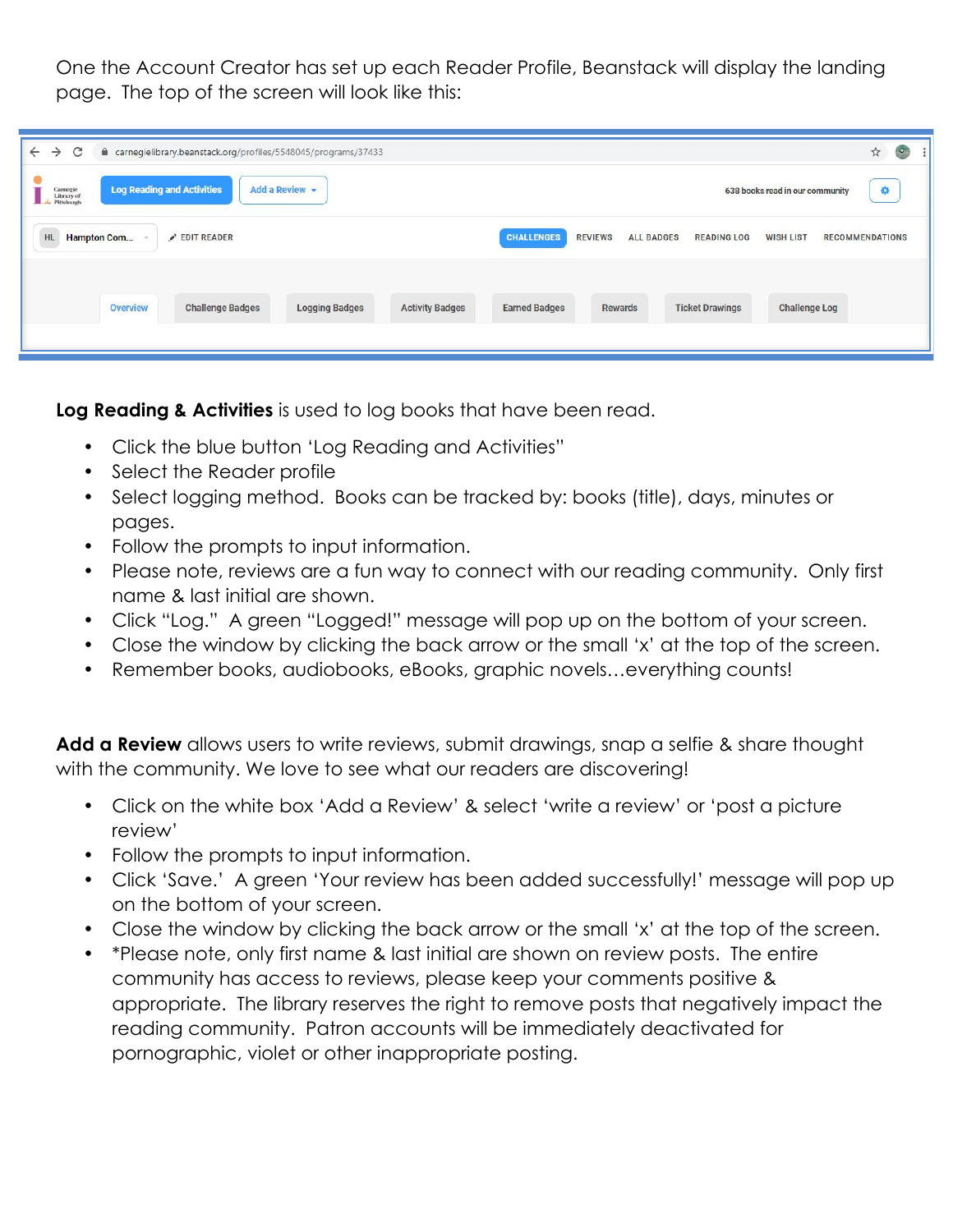**Settings** is a quick link to make changes to the Account Creator or Reader profile.

- Click on the small white box with a blue gear symbol.
- Select 'Add a reader, Edit Account or Sign Out.'
- Follow the prompts to make any necessary adjustments.

**Challenges** gives an overview of the programs a Reader has participated.

- Click on the 'Challenges' tab.
- Users can toggle between 'Current Challenges' & 'Past Challenges.'
- Select 'Current Challenges' to participate in the Summer Reading program You will see a list of participating library programs.
- Select 'Hampton Community Library Summer Reading 2020.'

**Reviews** allows users to submit written & picture reviews.

- Click on the 'Reviews' tab.
- Click on the white 'Write a Review' box to post a new review.
- To see already posted reviews, toggle between 'Written Reviews' & 'Picture Reviews' tabs
- Scroll down to see reviews shared by the reader.
- Click 'Read more' to see full review.
- Click 'Edit' to make changes to a review.

**All Badges** allows readers to view a summary of badges earned.

- Click on the 'All Badges' tab.
- View badges the reader has earned.

**Reading Log** allows readers to view a summary of books that have been logged.

- Click on the 'Reading Log' tab
- View list of all books logged.
- Select the white 'print' box if you would like to print reading log.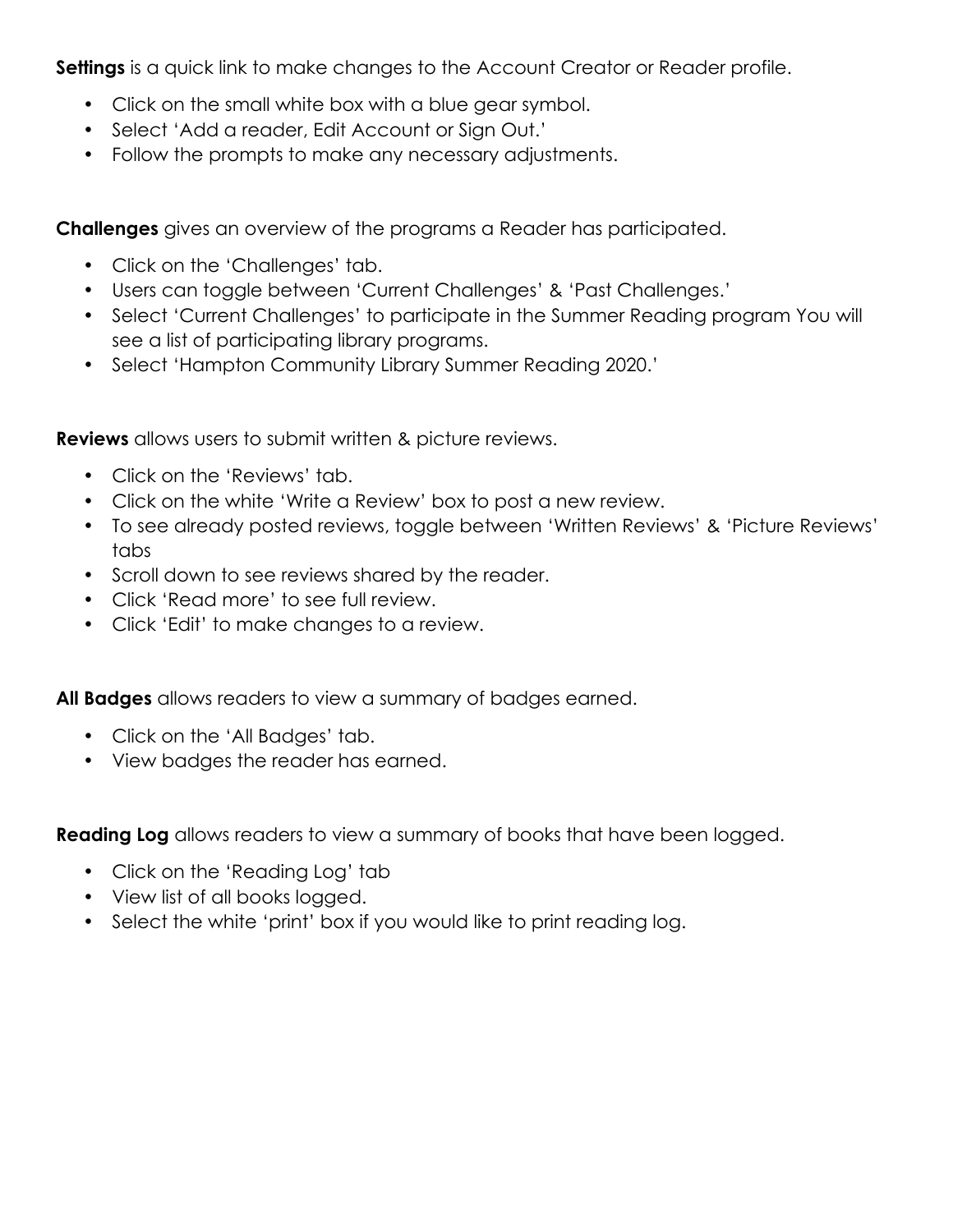Wish List is a way for readers to find recommendations, create a list of items a user wants to read & directly connect to the library online catalog.

- Click 'Wish List'
- Select the white box 'Find Books' to see books recommended by librarians for a variety of readers
- Select the list you would like to view
- Scroll through to find titles.
- Save a book to a reader's list by clicking the white 'wish list' box.
- Log a book to a reader's log by clicking the white 'Log' box.
- To access a reader's Wish List, click on the 'Wish List' tab.
- Click the white 'Get This Book' box to find a copy of the book in your library.
- Please note, a new window will open to the library online catalog.
- Log a book to a reader's log by clicking the white 'Log' box.
- Click the white 'Remove' box to delete titles from the list.

**Recommendations** are written by librarians, to help users find their next great read.

- Click on the 'Recommendations' tab.
- Scroll through lists to find a title.
- Users can add items to the wish list, log books already read or find a copy in the library catalog.

**Overview** is the Welcome page for the program a reader has selected to participate in.

• Click on the grey 'Overview' tab to read about the program.

**Challenge Badges** display badges that can be earned by participating in a program.

- Click on the grey 'Challenge' tab
- Scroll down to see badges. Earned badges are displayed in color, potential badges are displayed in black & white.
- Click on the 'trophy' icon within a badge to view the full description of an earned badge.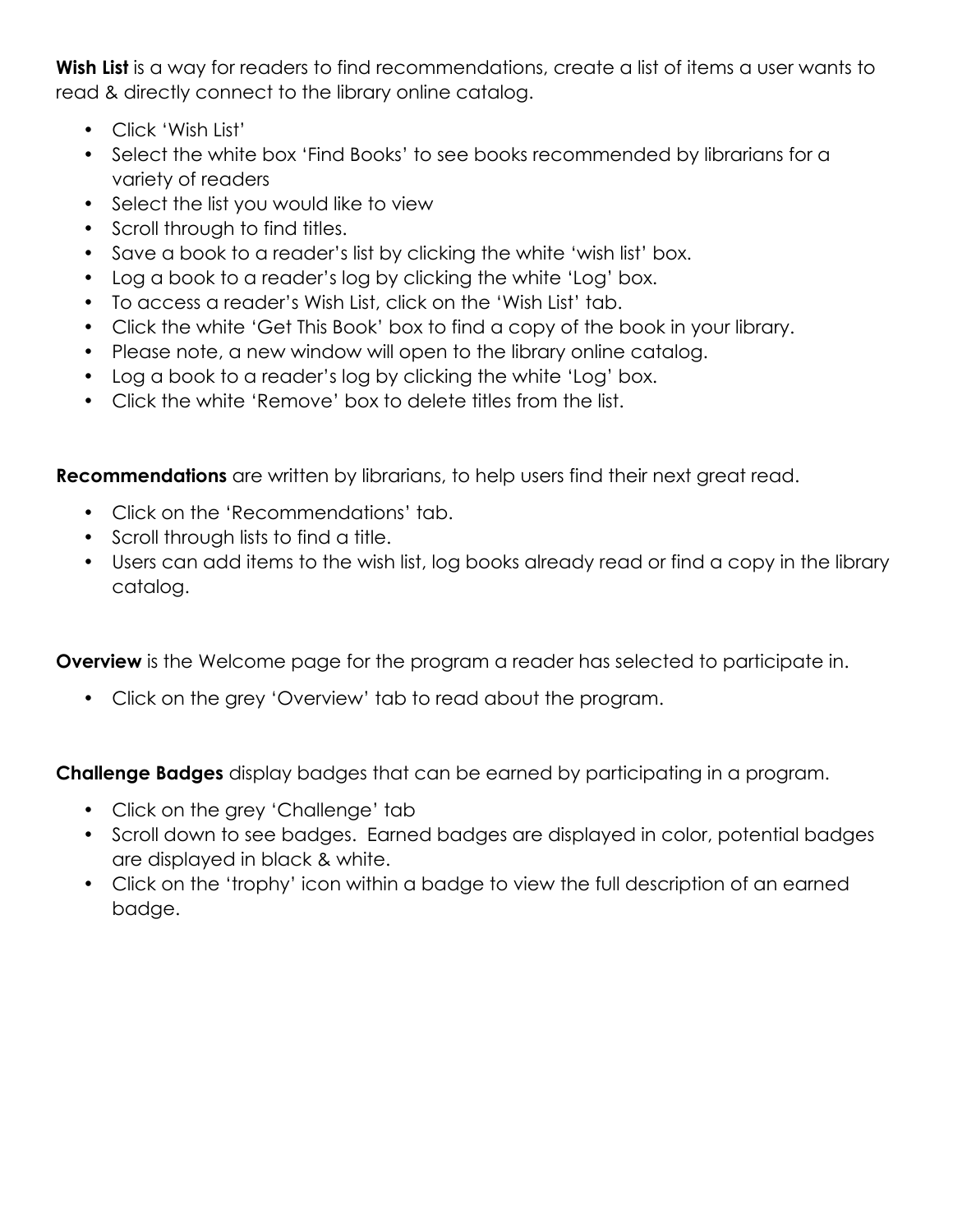**Logging Badges** display badges that can be earned by logging reading. Remember books, audiobooks, eBooks, graphic novels…everything counts!

- Scroll down to see badges. Earned badges are displayed in color, potential badges are displayed in black & white.
- Click on the 'trophy' icon within a badge to view the full description of an earned badge.
- Click on the 'ticket' icon within a badge to view the full description of prizes that are associated with a badge.

**Activity Badges** are designed to engage our readers in fun, interactive & thoughtful challenges. Challenges can be completed by readers of all ages.

- Click on the grey 'Activity Badges' tab.
- Scroll down to see a variety of Activity Badges offered by the Hampton Community Library.
- Earned badges are displayed in color, potential badges are displayed in black & white.
- Click on a badge that the reader would like to complete.
- View the overview for a description of the activity. Each badge will have a few different tasks to complete the challenge. Note the specific number of tasks that must be completed to earn the badge.
- Read the task directions. After the reader has completed the task, simply check the box.
- Some tasks require a reader to write a review, input a short answer or upload a picture.
- Once the required number of tasks are complete, Beanstack automatically reward the reader with the badge.
- For your convenience, activity links will open in a new page.
- Close the window by clicking the back arrow or the small 'x' at the top of the screen.

**Earned Badges** display badges that a reader has already completed.

- Click on the grey 'Earned Badges' tab.
- Click on the 'trophy' icon within a badge to view the full description of an earned badge.
- Click on the 'ticket' icon within a badge to view the full description of prizes that are associated with a badge.

**Rewards** display summary of tickets & prizes a reader can earn. Summer Reading 2020 runs from June 15-August 8. Winners will be announced on August 16. Raffles

- Click on the grey 'Rewards' tab.
- Scroll down to view description & information about how to earn each reward.